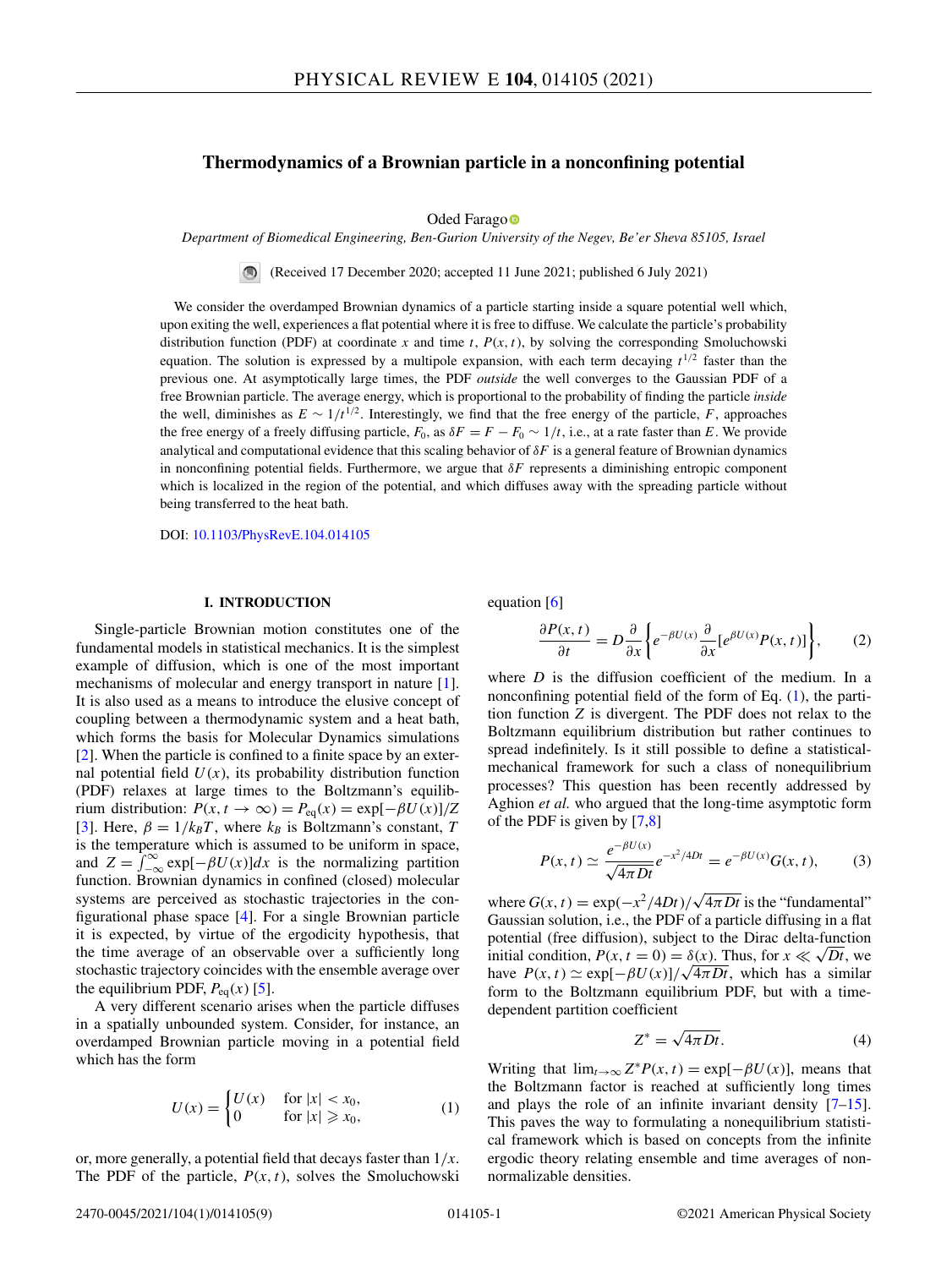<span id="page-1-0"></span>From Eq. [\(3\)](#page-0-0) it follows that for  $|x| \ge x_0$  [outside the non-confining potential [\(1\)](#page-0-0)] at large times,  $P(x, t) \simeq G(x, t)$  [\[16\]](#page-7-0). That the PDF,  $P(x, t)$ , converges to the form of the fundamental Gaussian PDF,  $G(x, t)$ , means that, in a sense, the latter plays here a role reminiscent of the equilibrium Boltzmann distribution in a closed system (see Ref. [\[17\]](#page-7-0)). It is, therefore, interesting to check how different thermodynamic quantities approach the values of their counterparts in the free diffusion  $[U(x) = 0]$  case. The energy and entropy of a freely diffusing particle are given by

$$
E_0 = 0,\t\t(5)
$$

$$
S_0 = -k_B \int_{-\infty}^{\infty} G(x, t) \ln[G(x, t)] dx
$$

$$
= k_B \left[ \ln(Z^*) + \frac{1}{2} \right].
$$
 (6)

From Eqs.  $(1)$  and  $(3)$  it is easy to see that for  $U(x) \neq 0$ , the excess energy of the particle,  $\delta E = E E_0 \simeq \int_{-\infty}^{\infty} U(x) \exp[-\beta U(x)] dx/Z^*$ , converges to zero with time as  $\sim 1/t^{1/2}$ . Similarly, one can check that the ex- $\csc s$  entropy,  $\delta S = S - S_0 = -k_B \int_{-\infty}^{\infty} P(x, t) \ln[P(x, t)] dx -$ *S*<sub>0</sub>, also scales  $\sim$ 1/*t*<sup>1/2</sup>.

With that said, it is important to understand that the PDF [\(3\)](#page-0-0) is *not* a solution of Eq. [\(2\)](#page-0-0), but rather the asymptotic form of the solution at large times. Equation  $(3)$  is, in fact, the first (leading) in a series of terms, each of which decays at large times  $t^{1/2}$  faster than the previous one. In Ref. [\[8\]](#page-7-0), the first correction term to Eq. [\(3\)](#page-0-0) was calculated using an eigenfunction expansion. Here, we focus on a specific example of a square potential well,  $U(x) = -U$  in Eq. [\(1\)](#page-0-0). For this example, we calculate the first two correction terms to Eq.  $(3)$ , which are sufficient for characterizing the asymptotic thermodynamic behavior of the system. This is done by using the method of images, taking advantage of the fact that for the derivation of the first two correction terms in the solution series expansion (in powers of  $1/t^{1/2}$ ), only two images are needed. We find that while the excess energy and entropy with respect to free diffusion diminishes  $\sim 1/t^{1/2}$  (see above), the excess Helmholtz free energy decays faster:  $\delta F = \delta E - T \delta S \sim 1/t$ . The square-well example is studied in Sec. II. In Sec. [III](#page-3-0) we generalize the discussion to an arbitrary nonconfining potential field and find that  $\delta F / k_B T = A^2 / 2Dt$ , where *A* is a constant with dimensionality of length that can be related the second virial coefficient of the potential. This result constitutes a thermodynamic relation for the overdamped evolution of Brownian particles in nonconfining potentials. It is dis-cussed in Sec. [IV,](#page-6-0) where we argue that  $\delta F$  represents a diminishing component of the entropy which is localized in the region of the potential, and which is lost when the particle diffuses away from the potential well.

#### **II. THE CASE OF A SQUARE POTENTIAL WELL**

#### **A. The spatial distribution**

For a square potential well  $U(x) = -U$ , the solutions both inside ( $|x| < x_0$ ),  $P_<(x, t)$ , and outside ( $|x| > x_0$ ),  $P_>(x, t)$ , the well satisfy the the free diffusion equation  $\partial_t P = D \partial_{xx} P$ . They must be matched by two boundary conditions (BCs) at *x*0. The first one is, obviously, the continuity of the flux

$$
\partial_x P_{<} (x_0, t) = \partial_x P_{>} (x_0, t). \tag{7}
$$

The second BC, which is known as the "imperfect contact" condition [\[18\]](#page-7-0), reads

$$
e^{-\beta U}P_{<} (x_0, t) = P_{>} (x_0, t). \tag{8}
$$

This condition is widely used in many theoretical studies of mass and heat diffusion problems across sharp interfaces [\[19–21\]](#page-7-0) (see a brief explanation and derivation in Ref. [\[22\]](#page-7-0)). The coefficient

$$
\sigma = e^{-\beta U} \tag{9}
$$

is called the partition coefficient of the interface.

The problem of diffusion from a square well can be solved using the method of images. An "image" particle of size *q* located at  $x = a$  generates a Gaussian distribution

$$
P_{\text{image}}(x, t)
$$
  
=  $qG(x - a, t) = q \frac{e^{-(x - a)^2/4Dt}}{\sqrt{4\pi Dt}}$   
=  $q \frac{e^{-x^2/4Dt}}{\sqrt{4\pi Dt}} \left[ 1 + \frac{xa}{2Dt} + \frac{a^2}{4Dt} \left( \frac{x^2}{2Dt} - 1 \right) + \cdots \right].$  (10)

We note that *P*image is *not* normalized to unity  $\iint_{-\infty}^{\infty} P_{\text{image}}(x, t) dx = q$ . We also note that, up to a multiplicative constant, the *n*th term  $(n = 0, 1, 2, ...)$  in this expansion of  $G(x - a, t)$  has the form

$$
P_n(x,t) = G(x,t) \left(\frac{a}{\sqrt{2Dt}}\right)^n H_n\left(\frac{x}{\sqrt{2Dt}}\right),\qquad(11)
$$

where  $H_n$  is the *n*th probabilists' Hermite polynomial  $[H_0(y) = 1; H_1(y) = y; H_2(y) = y^2 - 1; H_3(y) = y^3 - 3y;$ ...]. Equation (10) is essentially a multipole expansion. The leading term  $P_0$  is the fundamental solution of a "monopole," namely a Brownian particle starting at the origin. The next term  $(n = 1)$  describes the PDF of a dipole, i.e., two opposite images located symmetrically with respect to the origin. Then the following terms correspond to a linear quadrupole setting  $(n = 2)$ , octupole  $(n = 3)$ , etc. From the linearity of the free-diffusion equation it follows that each function  $P_n(x, t)$ (11) is itself a solution of this equation. Therefore, a linear combination of  $P_n(x, t)$ ,

$$
P(x,t) = G(x,t) \sum_{n=0}^{\infty} \left(\frac{c_n}{\sqrt{2Dt}}\right)^n H_n\left(\frac{x}{\sqrt{2Dt}}\right),\qquad(12)
$$

where  $c_n$  are constants with dimensionality of length, is also a solution of the free-diffusion equation [\[23\]](#page-7-0).

With the above in mind, we return to the escape problem from the square well, subject to delta-function initial conditions  $P(x, 0) = \delta(x)$ . We note the following: (i) Because of the symmetry of the problem with respect to reflection around the origin, we must have that  $P(x, t) = P(-x, t)$ , which means that we only need to solve the PDF for  $x > 0$ . Symmetry also implies that the PDF inside the well,  $P_<(x, t)$ , is an even function and, thus, when expressed as in Eq.  $(12)$ , it contains only the even terms. This ensures that the probability flux at the origin vanishes  $[\partial_x P_{<}(0, t) = 0]$ . (ii) As we will see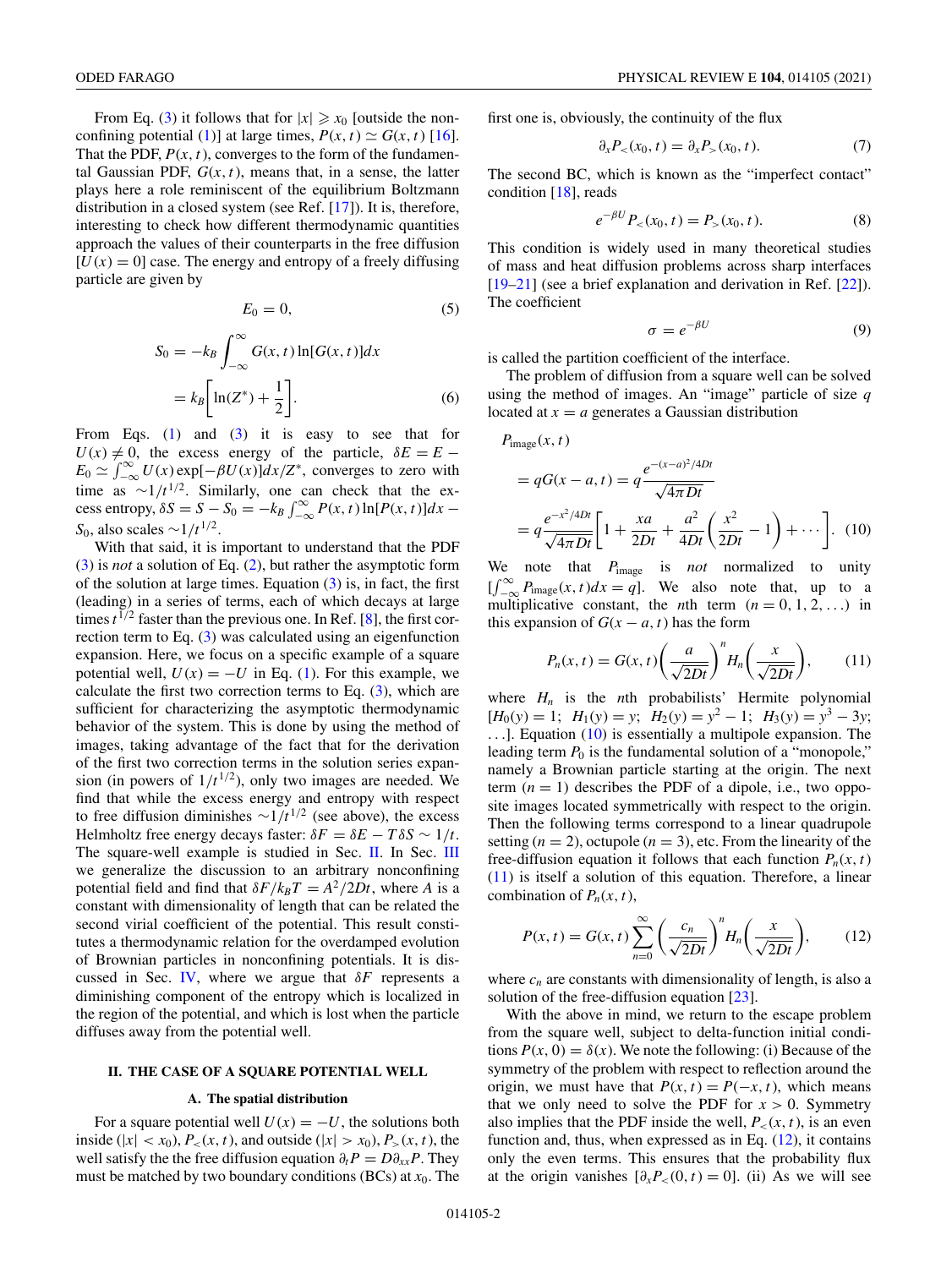<span id="page-2-0"></span>

FIG. 1. A schematic explaining the solution by the method of images. The diffusing particle is represented by the solid circle at the origin and has a size  $q = 1$ . In order to derive the PDF inside the well (*x* < *x*<sub>0</sub>), we place two images of size  $q = Q$  at  $x = \pm \Delta$ , where  $\Delta > x_0$ . These images are also represented by solid circles. For the calculation of the PDF in the region to the right of the well  $(x > x_0)$ , we replace the image at  $x = \Delta$  with an opposite image of size  $-Q$ which is placed at  $2x_0 - \Delta$  (depicted with an open circle).

later in Sec. [III,](#page-3-0) the asymptotic thermodynamic behavior is captured by the terms up to order  $1/t^{3/2}$ , which means that we only need to calculate the first three moments in Eq. [\(12\)](#page-1-0) or, equivalently, express the PDF as the sum of the PDFs of three particles. These are located as shown in Fig. 1. The central particle of size  $q = 1$ , which is located at the origin, represents the diffusing Brownian particle. Since  $P_<(x,t)$  has

no dipole term, we place two image particles of size  $q = Q$ at  $\pm \Delta$ . We require that  $\Delta > x_0$ , i.e., put these images outside the potential well in order to guarantee that the delta-function initial condition is satisfied (even though we are interested in the behavior at asymptotically large times). For  $P_>(x, t)$ , we keep the particles at  $x = 0$  and  $x = -\Delta$ , and replace the image at  $\Delta$  >  $x_0$  with an opposite image of size  $-Q$  located symmetrically with respect to the boundary at  $x_0$ , i.e., at  $x = x_0 - (\Delta - x_0) = 2x_0 - \Delta$  (depicted with an open circle in Fig. 1). With this replacement we accomplish two things: First, the fact  $P_>(x, t)$  is represented as the sum of the PDFs of three particles, none of which is located at  $x > x_0$ , ensures that the delta-function initial boundary condition is satisfied. Second, the exchange of the image *Q* with an opposite image −*Q* locate symmetrically with respect to the boundary ensures that the flux is continuous at  $x = x_0$ , which means that BC [\(7\)](#page-1-0) is satisfied.

The values of  $Q$  and  $\Delta$  can be now found by writing both  $P_<(x,t)$  and  $P_>(x,t)$  in the form of Eq. [\(12\)](#page-1-0), and imposing BC [\(8\)](#page-1-0) [with the partition coefficient  $\sigma$  defined in Eq. [\(9\)](#page-1-0)] to order  $1/t^{3/2}$ . Comparing the terms proportional to  $1/t^{1/2}$ yields  $Q = (1 - \sigma)/(2\sigma)$ , and from the terms proportional to  $1/t^{3/2}$  we find that  $\Delta = 2x_0/\sigma$ . Since we demand that  $\Delta > x_0$ , we must restrict the discussion in what follows to  $0 < \sigma < 2$ . Notice that for  $\sigma > 1$ , we consider a potential step rather than a potential well. With the above values of  $Q$  and  $\Delta$ , the PDFs are given by

$$
P_{\leq}(x,t) = G(x,t) \left[ \frac{1}{\sigma} - \left( \frac{1-\sigma}{\sigma^3} \right) \frac{x_0^2}{Dt} + O\left( \frac{1}{t^2} \right) \right],
$$
\n
$$
t) = G(x,t) \left[ 1 - \frac{1-\sigma}{\sigma^2} \frac{x x_0}{Dt} + \frac{(1-\sigma)(2-\sigma)}{2} \frac{x_0^2}{Dt} \left( \frac{x^2}{Dt} - 1 \right) + O\left( \frac{1}{Dt} \right) \right]
$$
\n(14)

$$
P_{>}(x,t) = G(x,t)\left[1 - \frac{1-\sigma}{\sigma} \frac{x x_0}{2Dt} + \frac{(1-\sigma)(2-\sigma)}{\sigma^2} \frac{x_0^2}{2Dt} \left(\frac{x^2}{2Dt} - 1\right) + O\left(\frac{1}{t^{3/2}}\right)\right].
$$
 (14)

The scaling behavior of *x* with *t* is  $x \sim x_0 \sim t^0$  in  $P_{\leq x}$  and  $x \sim t^0$  $\sqrt{Dt}$  ∼ *t*<sup>1/2</sup> in *P*<sub>></sub>. Also, recall that  $G(x, t) \sim 1/t^{1/2}$ . Thus, in Eq. (14) the terms scale as  $1/t^{1/2}$ ,  $1/t$ ,  $1/t^{3/2}$ ..., while in Eq. (13) the terms with scaling  $\sim 1/t^n$ , where *n* is an integer, are missing because  $P_{\leq}$  is even. If we keep only the leading terms in Eqs.  $(13)$  and  $(14)$ , we get

$$
P_{<}(x,t) \simeq \frac{G(x,t)}{\sigma},\tag{15}
$$

$$
P_{>}(x,t) \simeq G(x,t),\tag{16}
$$

which is the asymptotic solution Eq.  $(3)$ .

Omitting in Eqs. (13) and (14) the terms  $\sim 1/t^{3/2}$ , whose contributions at large times to the PDF are extremely small and fall below the resolution of the computer simulations, we write

$$
P_{\leq}(x,t) \simeq \frac{G(x,t)}{\sigma},\tag{17}
$$

$$
P_{>}(x,t) \simeq G(x,t) \bigg[ 1 - \frac{1 - \sigma}{\sigma} \frac{x x_0}{2Dt} \bigg]. \tag{18}
$$

Figure  $2(a)$  shows results for  $P(x, t)$  based on  $10^8$  Langevin dynamics trajectories starting at  $x = 0$ , that were generated with the algorithm presented in Ref. [\[24\]](#page-7-0). [See also Ref. [\[25\]](#page-7-0):

The algorithm is an extension to discontinuous potentials of the Grønbech-Jensen and Farago (GJF) integrator for inertial Langevin dynamics [\[26\]](#page-7-0). The friction coefficient in the simulations is set to  $\alpha = k_B T/D$ .] The system parameters are  $D = 0.01$  and  $x_0 = 2$ . The black curve shows the PDF for  $\sigma = 0.9$  at  $t = 2500$ ; the other curves correspond to  $t = 10^4$ with  $\sigma = 0.9$  (red),  $\sigma = 0.8$  (blue), and  $\sigma = 1.1$  (green). Noticeably, the last three curves look nearly identical for  $x > x_0$ , which is consistent with Eq.  $(18)$  where the asymptotically leading term in  $P_>(x,t)$  is the fundamental Gaussian solution. To better test the accuracy of Eqs.  $(17)$  and  $(18)$ , we plot the function  $Q(x, t) \equiv P(x, t)/G(x, t) - 1$  and compare the computational data with the analytical expressions. This is done in Fig.  $2(b)$ , showing the computational results at  $t = 10^4$  for  $\sigma = 0.9$  (black) and  $\sigma = 1.1$  (green), along with the corresponding predictions of Eqs.  $(17)$  and  $(18)$  (dashed red and blue lines, respectively). The agreement is, clearly, excellent.

### **B. The free energy**

In the spirit of the equilibrium canonical ensemble, we define the time-dependent Helmholtz free energy  $F(t) = E(t) -$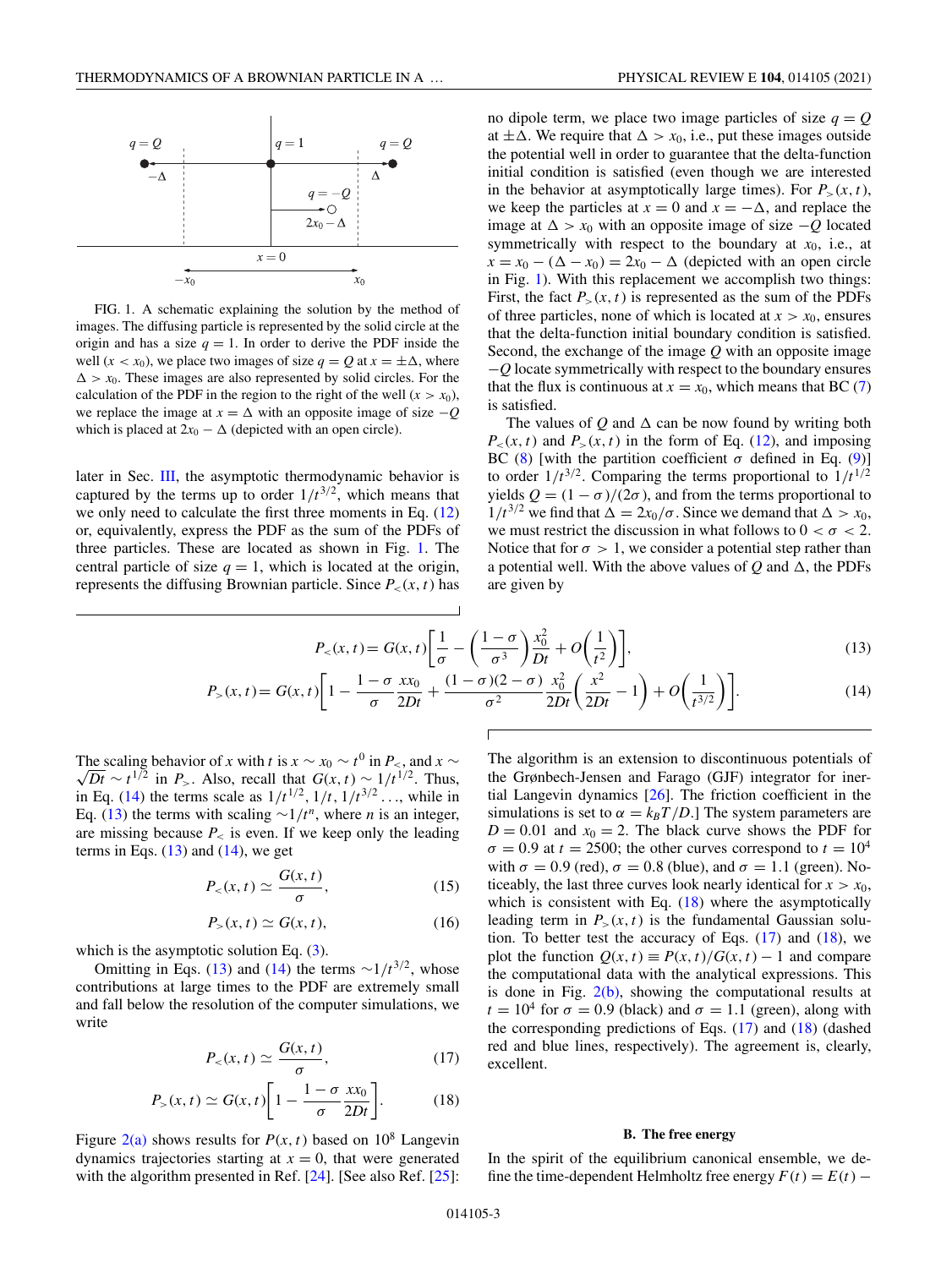<span id="page-3-0"></span>

FIG. 2. (a) The PDF of a particle diffusing in a square-well potential of size  $2x_0 = 4$  with  $D = 0.01$ . The black curve presents the results for  $\sigma = 0.9$  at  $t = 2500$ . The other curves correspond to  $t = 10^4$  with  $\sigma = 0.9$  (red),  $\sigma = 0.8$  (blue), and  $\sigma = 1.1$  (green). (b) The function  $Q(x, t)$  (see definition in the text) for  $\sigma = 0.9$ (black) and  $\sigma = 1.1$  (green) at  $t = 10^4$ . Dashed red and blue lines depict the corresponding predictions of Eqs. [\(17\)](#page-2-0) and [\(18\)](#page-2-0).

 $TS(t)$ , where the entropy is given by

$$
S(t) = -k_B \int_{-\infty}^{\infty} P(x, t) \ln P(x, t) dx
$$
  
=  $-2k_B \left\{ \int_{0}^{x_0} P_{\le}(x, t) \ln [P_{\le}(x, t)] dx + \int_{x_0}^{\infty} P_{\ge}(x, t) \ln [P_{\ge}(x, t)] \right\},$  (19)

and the energy

$$
E(t) = \int_{-\infty}^{\infty} U(x)P(x,t)dx = -2U \int_{0}^{x_0} P_{\le}(x,t)dx.
$$
 (20)

Inserting expressions  $(17)$  and  $(18)$  into Eqs.  $(19)$  and  $(20)$ , we arrive after some calculations at

$$
-TS(t) = -TS_0(t) + \frac{2Ux_0}{\sigma Z^*} + O(1/t),\tag{21}
$$

$$
E(t) = E_0 - \frac{2Ux_0}{\sigma Z^*} + O(1/t^{3/2}),
$$
 (22)

where  $Z^*$  is the partition coefficient defined in  $(4)$ , while  $E_0 = 0$  and  $S_0$  are the energy and entropy of a freely diffusing particle in a flat potential  $U = 0$  [see, respectively, Eqs. [\(5\)](#page-1-0) and  $(6)$ ]. From Eqs.  $(21)$  and  $(22)$  we conclude that, at large times, the excess (with respect to free diffusion) energy and entropy diminishes as  $1/Z^* \sim 1/t^{1/2}$ , while the excess free energy,  $\delta F = (E - E_0) - T(S - S_0)$ , diminishes at a faster rate:  $\delta F \sim 1/t$ . From a dimensional analysis we can rewrite the above result as

$$
\frac{\delta F}{k_B T} \simeq \frac{A^2}{2Dt} = \frac{A^2}{\langle x^2 \rangle_{U=0}},\tag{23}
$$

where *A* is a constant with dimensionality of length, and  $\langle x^2 \rangle_{U=0} = 2Dt$  is the mean-square displacement of a free particle. In the following section, we consider single-particle diffusion in a general nonconfining potential field and show that *A* is comparable to the (finite) range of the potential well. Another way to write Eq.  $(23)$  is in the form resembling that of Einstein's relation  $k_B T = D/\mu$ , where  $\mu$  is the mobility of the particle. Introducing the time-dependent diffusion coefficient  $\tilde{D}(t) = A^2/2t$ , we can write

$$
\delta F(t) = \frac{\tilde{D}(t)}{\mu},\tag{24}
$$

which constitutes a linear response (Einstein) relation for nonconfining potentials [\[27\]](#page-7-0).

# **III. THE GENERAL CASE**

For a general nonconfining potential  $U(x)$ , it has been shown in Ref. [\[8\]](#page-7-0) [cf. Eq. (48)] that *for large x and t*, the PDF is well approximated by

$$
P(x,t) = G\left(1 - \frac{l_0|x|}{2Dt} + d_2 \frac{x^2 - 2Dt}{4D^2t^2} + \cdots\right),\tag{25}
$$

where  $G = G(x, t)$  for brevity,

$$
l_0 = \int_0^\infty [e^{-\beta U(x)} - 1] dx \tag{26}
$$

is related to the second virial coefficient, and  $d_2$  is a constant with dimensionality of  $[length]^2$ . For the square-well example in Sec. [II,](#page-1-0)  $l_0 = (1 - \sigma)x_0/\sigma$ , and so the leading correction (dipole) term in Eq. [\(14\)](#page-2-0) for  $P_>(x, t)$  is simply a special case of the corresponding term in Eq.  $(25)$ . The constant  $d_2$  in the next correction (quadrupole) term in Eq. (25) depends on the initial distribution of the particle. In the case of a square-well potential with  $P(x, t = 0) = \delta(x)$ , we have from the comparison of Eqs. (25) and [\(14\)](#page-2-0) that  $d_2 = (1 - \sigma)(2 - \sigma)x_0^2 = 2l_0^2 + l_0x_0$ . One may thus speculate that for the problem of diffusion in a general symmetric potential  $U(x)$  subject to a  $\delta$ -function initial condition at the origin,

$$
d_2 = 2\left\{l_0^2 + \int_0^\infty x[e^{-\beta U(x)} - 1]dx\right\}.
$$
 (27)

Equation  $(27)$  can be also written as

$$
d_2 = 2l_0(l_0 + l_1),\tag{28}
$$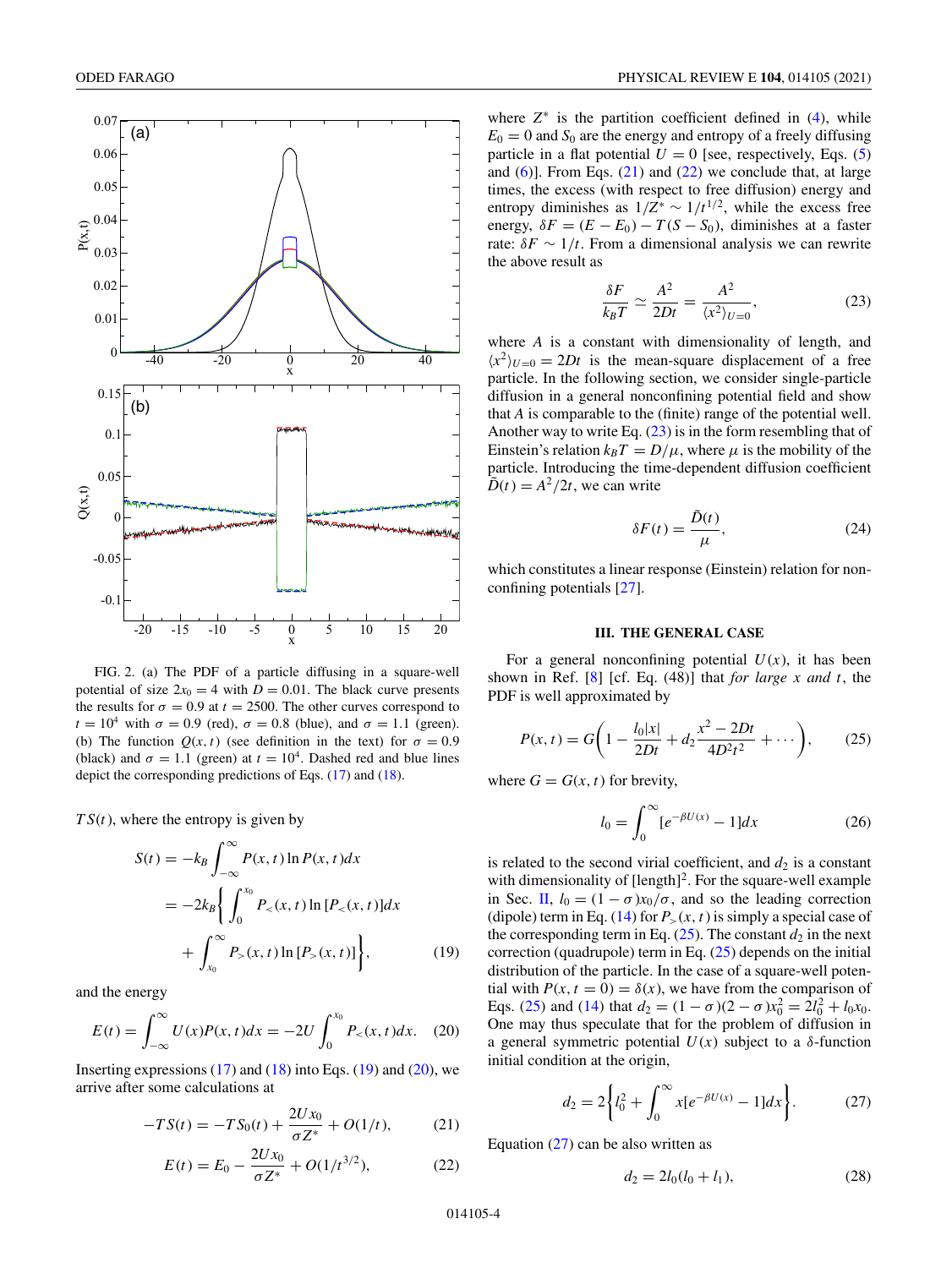<span id="page-4-0"></span>where the length  $l_1$  is defined as

$$
l_1 = \frac{\int_0^\infty x[e^{-\beta U(x)} - 1]dx}{\int_0^\infty [e^{-\beta U(x)} - 1]dx}.
$$
 (29)

We note the following regarding Eqs.  $(26)$ – $(29)$ :

(1) The lengths  $l_0$  and  $l_1$  scale as  $t^0$  since the integrands in Eqs. [\(26\)](#page-3-0) and (29) are nonzero only within the limited range of the potential well.

(2) Depending on  $\beta U(x)$ ,  $l_0$  and  $l_1$  can have either positive or negative values. Generally speaking,  $l_0$  serves as a measure for whether the potential is "effectively" attractive  $(l_0 > 0)$  or repulsive  $(l_0 < 0)$ .

(3) Writing  $U(x) = U(x = 0) f(x)$ , with  $f(x = 0) = 1$  and  $f(x \to \infty) \to 0$ , we see that if  $f(x)$  does not change a sign, then  $l_1$  has the same sign as  $l_0$ .

(4) Furthermore, if  $|\beta U(x=0)| \ll 1$  (weak potential) then, from Eqs. [\(26\)](#page-3-0) and (29), we readily see that  $l_0 \sim$  $|\beta U(x=0)|^1$ , but  $l_1 \sim |\beta U(x=0)|^0 \gg l_0$ . Therefore, in this limit,

$$
d_2 \simeq 2l_0l_1, \quad \text{for } |\beta U(x)| \ll 1. \tag{30}
$$

(5) Finally, we note that  $l_0$  and  $l_1$  can be associated with the *quasiprobability distribution*, with statistical weights that are given by  $w(x) = \exp[-\beta U(x) - 1]$  and, thus, may also assume negative values. In this statistics,  $l_0 = \int_0^\infty w_1(x) dx$ plays the role similar to the partition function, while  $l_1 = \langle x \rangle$ is the average displacement.

To check the accuracy of Eq. [\(25\)](#page-3-0), we consider a different example of a Gaussian potential,

$$
U(x) = U e^{-(x/x_0)^2}.
$$
 (31)

We set  $x_0 = 1$ ,  $D = 0.01$ , and compute  $P(x, t)$  from  $10^8$ Langevin dynamics trajectories starting at  $x = 0$ . Figure  $3(a)$ shows the PDF at  $t = 10^4$  for  $U = -0.2$  (black) and  $U = +0.2$  (red). Figure 3(b) shows the function  $Q(x, t) =$  $P(x, t) \exp[\frac{\mu}{\theta}U(x)]/G(x, t) - 1$  which, supposedly, is well approximated by the (piecewise) linear form  $Q(x, t) \simeq$ −*l*0|*x*|/2*Dt* since the quadrupole term is negligibly small. For the examples considered in the figure, we have  $l_0 = 0.190$  $(U = -0.2)$  and  $l_0 = -0.165$   $(U = +0.2)$ . The dashed red and blue lines in Fig.  $3(b)$  depict these linear functions and demonstrate that, indeed, they nicely fit to the function *Q*.

We now switch to the free-energy calculation, while keeping only those contributions that decay either as  $\sim$ 1/*t*<sup>1/2</sup> or  $\sim$ 1/*t*. Taking Eq. [\(25\)](#page-3-0) and using it in Eq. [\(20\)](#page-3-0) yields the following expression for the time-dependent energy:

$$
E(t) = 2\int_0^\infty U(x)Ge^{-\beta U(x)}\bigg[1-\frac{l_0x}{2Dt}+\cdots\bigg]dx.\qquad(32)
$$

Taking advantage of the fact that contribution to this integral comes from a finite limited region, we can write that in the limit  $t \to \infty$ ,  $G \simeq 1/\sqrt{4\pi Dt} = 1/Z^*$ . This also allows us to drop the dipole term in the square brackets. Thus [\[7,8\]](#page-7-0),

$$
E(t) = \delta E(t) \simeq 2 \int_0^\infty U(x) e^{-\beta U(x)} G dx
$$
  
=  $\frac{2 \int_0^\infty U(x) e^{-\beta U(x)} dx}{Z^*} + O\left(\frac{1}{t^{3/2}}\right),$  (33)



FIG. 3. (a) The PDF of a particle diffusing  $(D = 0.01)$  in a Gaussian potential (31) of size  $x_0 = 1$  with  $U = -0.2$  (black) and  $U = +0.2$  (red) at  $t = 10^4$ . (b) The function  $Q(x, t)$  (see definition in the text) for  $U = -0.2$  (black) and  $U = +0.2$  (green) at  $t = 10^4$ . Dashed red and blue lines depict the corresponding predictions of Eq. [\(25\)](#page-3-0) with  $l_0 = 0.190$  and  $l_0 = -0.165$ , respectively.

which generalizes Eq.  $(22)$  for the energy of a Brownian particle is a square potential. Equation  $(33)$ , which can also be written as  $\lim_{t\to\infty} Z^*E(t) = \int_{-\infty}^{\infty} U(x) \exp[-\beta U(x)]dx$ , is yet another demonstration that  $Z^*$  plays a role similar to a partition function and that the Boltzmann factor is an infinite invariant density.

For the entropy calculation in the general case, we insert Eq.  $(25)$  into Eq.  $(19)$ , which gives

$$
-TS(t) \simeq 2k_B T \int_0^\infty Ge^{-\beta U(x)} \left[ 1 - \frac{l_0 x}{2Dt} + d_2 \frac{x^2 - 2Dt}{4D^2 t^2} \right]
$$

$$
\times \left[ \ln G - \beta U(x) - \frac{l_0 x}{2Dt} - \frac{(l_0 x)^2}{8(Dt)^2} + d_2 \frac{x^2 - 2Dt}{4D^2 t^2} \right] dx.
$$
(34)

Note that because we are not interested in the contributions to *S* diminishing faster than ∼1/*t*, we can (i) truncate the general solution  $(25)$  after the quadrupole correction term, (ii) use the Taylor expansion  $\ln[1 + \epsilon] \simeq \epsilon - \epsilon^2/2$ , and (iii) omit in the integrand any terms featuring products of  $l_0$  and  $d_2$  having dimensionality of  $(\text{length})^k$  with  $k > 2$ . Rearranging Eq. (34),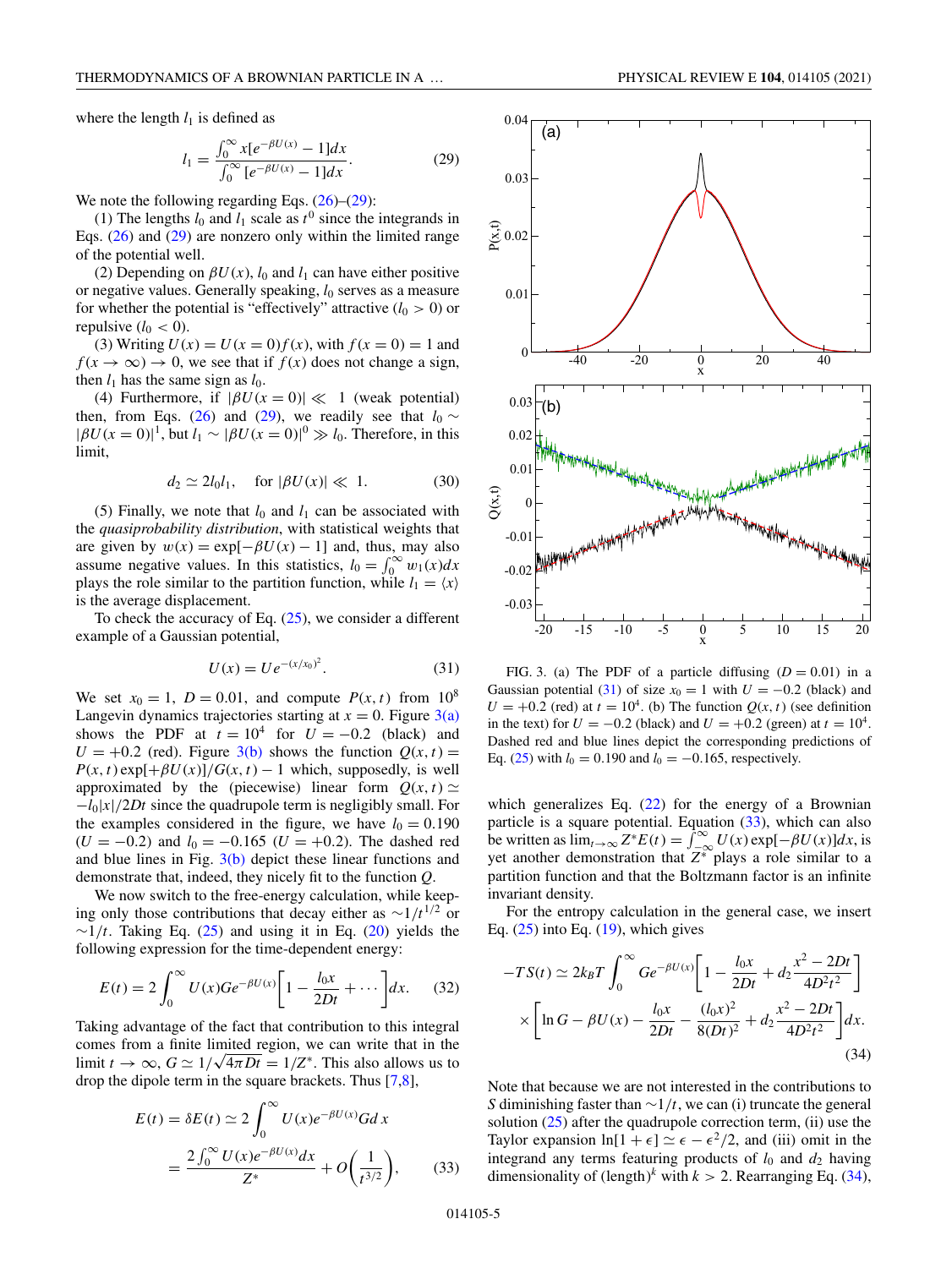<span id="page-5-0"></span>we write

$$
-TS(t) \simeq 2k_B T \int_0^\infty \left\{ G \ln G - \beta U(x) G e^{-\beta U(x)} + G \ln G [e^{-\beta U(x)} - 1] - G e^{-\beta U(x)} \frac{x l_0}{2Dt} [\ln G - \beta U(x) + 1] + G e^{-\beta U(x)} \frac{(l_0 x)^2}{8(Dt)^2} + d_2 G e^{-\beta U(x)} \frac{x^2 - 2Dt}{4D^2 t^2} [\ln G - \beta U(x) + 1] + \right\} dx.
$$
 (35)

There are six terms in Eq. (35), to be henceforth denoted by  $-TS_i$  ( $i = 1, \ldots, 6$ ). The first one is simply

$$
-TS_1 = -TS_0,\tag{36}
$$

where  $S_0$  is the entropy of the free particle [see Eq.  $(6)$ ]. The second term is identical to Eq.  $(33)$ , except for the minus sign; thus,

$$
-TS_2 \simeq -E(t) = -2 \int_0^\infty U(x) Ge^{-\beta U(x)} dx \simeq -\frac{2 \int_0^\infty U(x) e^{-\beta U(x)} dx}{Z^*}.
$$
 (37)

In the third term, we explicitly write that

$$
\ln G = -\frac{x^2}{4Dt} - \frac{1}{2}\ln(4\pi Dt),\tag{38}
$$

which gives

$$
-TS_3 = 2k_B T \int_0^\infty G \left[ -\frac{x^2}{4Dt} - \frac{1}{2} \ln (4\pi Dt) \right] \left[ e^{-\beta U(x)} - 1 \right] dx.
$$
 (39)

However, the contribution to this integral is limited to a finite range, which means that the first term in (38) can be omitted from (39). Further taking the limit  $t \to \infty$  where  $G \to 1/Z^*$ , we arrive at

$$
-TS_3 \simeq -\frac{k_B T \ln (4\pi Dt)}{Z^*} \int_0^\infty [e^{-\beta U(x)} - 1] dx = -\frac{k_B T l_0}{Z^*} \ln (4\pi Dt). \tag{40}
$$

For the fourth term in Eq. (35), we substitute expression (38) for ln *G*, which gives

$$
-TS_4 = -2k_B T \int_0^\infty Ge^{-\beta U(x)} \frac{x l_0}{2Dt} \left\{ -\frac{x^2}{4Dt} + \left[ 1 - \frac{1}{2} \ln \left( 4\pi Dt \right) \right] - \beta U(x) \right\} dx,\tag{41}
$$

and which we have separated into three terms to be denoted by  $-TS_{4,i}$  ( $j = 1, 2, 3$ ). The third term here,

$$
-TS_{4,3} = 2k_B T \int_0^\infty Ge^{-\beta U(x)} \frac{x l_0}{2Dt} \beta U(x) dx \simeq 0,
$$
\n(42)

can be neglected because the integral is limited to a finite range. In the first term,

$$
-TS_{4,1} = 2k_B T \int_0^\infty Ge^{-\beta U(x)} \frac{x l_0}{2Dt} \frac{x^2}{4Dt} dx,
$$
\n(43)

we notice that most of the contribution to the integral comes from the range  $x \leq \sqrt{Dt}$ , which for  $t \to \infty$  is much larger than the range of  $U(x)$ . Therefore, we can set  $exp[-\beta U(x)] \simeq 1$  in the integrand, and have

$$
-TS_{4,1} \simeq k_B T \frac{l_0}{4D^2 t^2} \int_0^\infty x^3 G dx = \frac{2k_B T l_0}{Z^*}.
$$
\n(44)

Similarly, the exchange of  $exp[-\beta U(x)]$  with unity in the second term in Eq. (41) is also allowed, yielding

$$
-TS_{4,2} = -2k_B T \int_0^\infty Ge^{-\beta U(x)} \frac{x l_0}{2Dt} \left[ 1 - \frac{1}{2} \ln (4\pi Dt) \right] dx \simeq -k_B T \frac{l_0}{Dt} \left[ 1 - \frac{1}{2} \ln (4\pi Dt) \right] \int_0^\infty xG dx
$$
  
= 
$$
-\frac{2k_B T l_0}{Z^*} \left[ 1 - \frac{1}{2} \ln (4\pi Dt) \right].
$$
 (45)

Summing Eqs. (42), (44), and (45) gives

$$
TS_4 \simeq \frac{k_B T l_0}{Z^*} \ln \left( 4\pi Dt \right). \tag{46}
$$

For the same reasoning as in the above calculation of the fourth entropic term, it is further permissible to replace  $\exp[-\beta U(x)]$ with unity in the fifth and the sixth terms in Eq.  $(35)$ . With this substitution, the fifth term reads

$$
-TS_5 \simeq 2k_B T \int_0^\infty G \frac{(l_0 x)^2}{8(Dt)^2} dx = k_B T \frac{l_o^2}{4Dt},
$$
\n(47)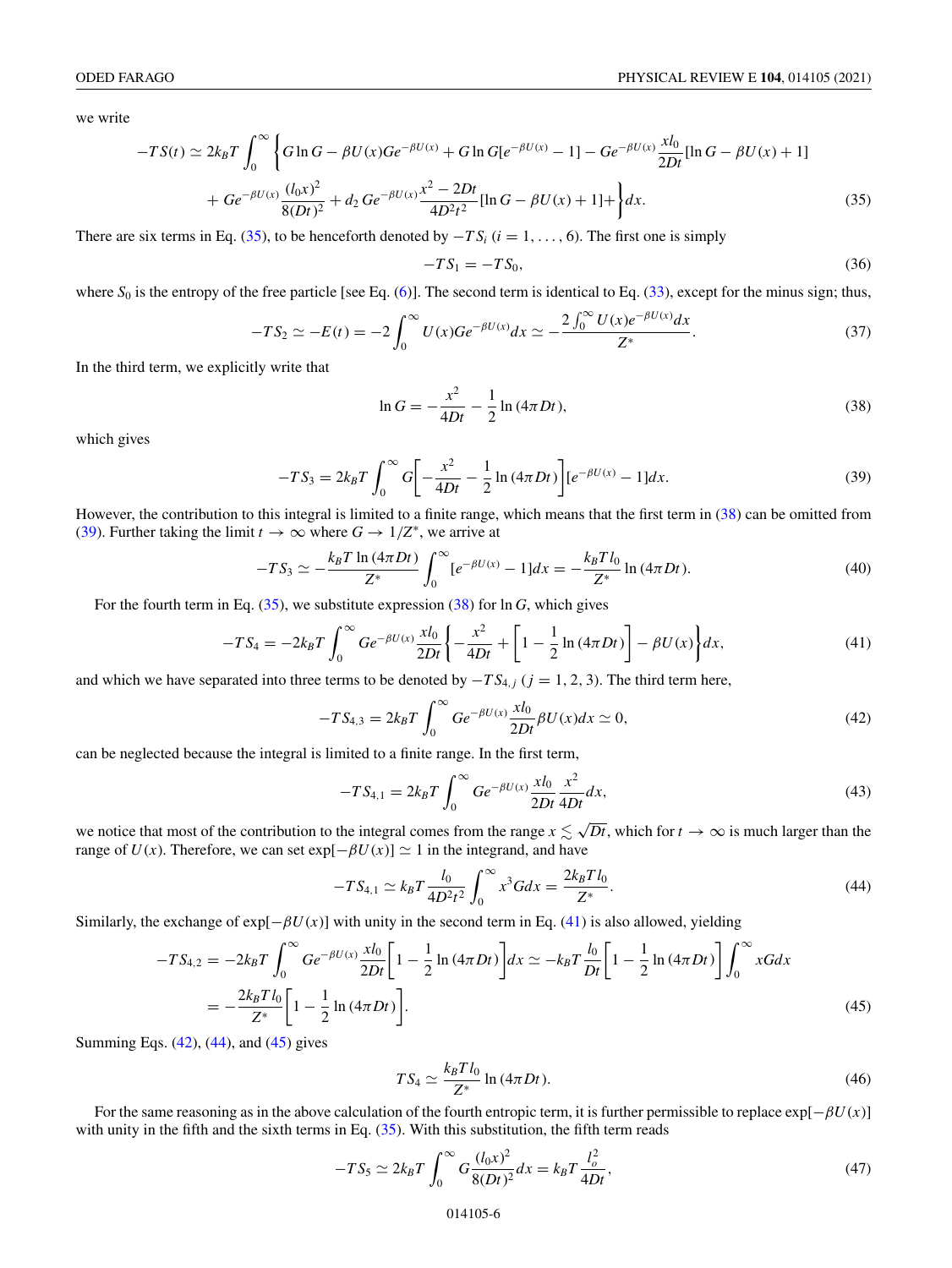<span id="page-6-0"></span>and the sixth term is given by

$$
-TS_6 \simeq 2k_B T \int_0^\infty d_2 G \frac{x^2 - 2Dt}{4D^2 t^2} [\ln G - \beta U(x) + 1] dx.
$$
 (48)

In Eq.  $(48)$  we identify three terms in the square brackets, but the contribution of the second one can be neglected because  $U(x)$ has a finite range, and the third one vanishes identically. Thus, we are left with only the first term and, using Eq. [\(38\)](#page-5-0) for ln *G*, gives

$$
-TS_6 \simeq 2k_B T \int_0^\infty d_2 G \frac{x^2 - 2Dt}{4D^2 t^2} \bigg[ -\frac{x^2}{4Dt} - \frac{1}{2} \ln \left( 4\pi Dt \right) \bigg] dx. \tag{49}
$$

The contribution of the second term in square brackets in Eq. (49) vanishes identically, which leaves us with

$$
-TS_6 \simeq -2k_B T \int_0^\infty d_2 G \frac{x^2 - 2Dt}{4D^2 t^2} \left(\frac{x^2}{4Dt}\right) = -d_2 \frac{k_B T}{2Dt}.
$$
\n(50)

Summing Eqs. [\(36\)](#page-5-0), [\(37\)](#page-5-0), [\(40\)](#page-5-0), [\(46\)](#page-5-0), [\(47\)](#page-5-0), and (50) gives

$$
-TS(t) = -TS_0(t) - \frac{2\int_0^\infty U(x)e^{-\beta U(x)}dx}{Z^*} - k_BT\frac{2d_2 - l_0^2}{4Dt}.
$$
\n(51)

From Eqs.  $(33)$  and  $(51)$ , together with Eq.  $(28)$ , we finally obtain that the excess free energy

$$
\delta F = E - T(S - S_0) = -k_B T \frac{3l_0^2 + 4l_0l_1}{4Dt} + O\left(\frac{1}{t^{3/2}}\right),\tag{52}
$$

which generalizes the result of Eq. [\(23\)](#page-3-0) suggested in Sec. [II](#page-1-0) for the square-well example. In the limit of a weak potential,  $l_0 \ll l_1$ [see Eq.  $(30)$ ], and

$$
\delta F = E - T(S - S_0) \simeq -k_B T \frac{l_0 l_1}{Dt}.
$$
\n
$$
(53)
$$

#### **IV. SUMMARY AND DISCUSSION**

In this work, we study the problem of a Brownian motion in a nonconfining potential that vanishes at infinity. We start, in Sec. [II,](#page-1-0) by considering a specific example of diffusion in a square-well potential. In this example, the PDFs, both inside and outside the well, satisfy the free-diffusion equation. We use the method of images to arrive at Eqs.  $(13)$  and  $(14)$ , where the PDF is expressed in the form of a multipole expansion with each term decaying  $1/t^{1/2}$  faster than the previous one at asymptotically large times. This expansion is generalized in Sec. [III](#page-3-0) to an arbitrary nonconfining (symmetric) potential. The PDF, in the general case, is given by Eq.  $(25)$  with the coefficients  $l_0$  and  $d_2$  given by Eqs. [\(26\)](#page-3-0)–[\(30\)](#page-4-0).

We use the multipole expansion Eq.  $(25)$  to calculate the Helmholtz free energy of the particle. We arrive at Eq. (52) which, to order  $\sim 1/t$ , is the excess free energy with respect to that of a free particle. To better understand this result, it is more instructive to look at the entropy of the particle, or rather the *rate of entropy production*, which can be expressed as a series expansion

$$
\dot{S} = \dot{S}_{\text{leading}} + \dot{S}_{1st} + \dot{S}_{2nd} + \cdots. \tag{54}
$$

To leading order [see Eq.  $(36)$ ],  $S_{\text{leading}}(t)$  is equal to the entropy of a freely diffusing particle  $S_0(t)$ , which is given by Eq. [\(6\)](#page-1-0). The rate of entropy production to this order is therefore

$$
\dot{S}_{\text{leading}}(t) = \dot{S}_0(t) = \frac{k_B}{t}.\tag{55}
$$

The next-order term in the asymptotic expression for the entropy is given by Eq.  $(37)$ , which can be also written as  $S_{1st}(t) \simeq E(t)/T$ . Then, from Eqs. [\(4\)](#page-0-0) and [\(33\)](#page-4-0), we find that

$$
\dot{S}_{1st}(t) \simeq -\frac{1}{2t} \frac{E(t)}{T} \sim \frac{1}{t^{3/2}}.
$$
 (56)

Notice the correction  $\sim 1/t^{3/2}$  to the energy expression [\(33\)](#page-4-0). It generates a third-order correction to the  $\dot{S}$  that scales as  $1/t^{5/2}$  and, therefore, is irrelevant to the present discussion on the zeroth-, first-, and second-order terms in the expansion Eq. (54). Taking this into account, we note that due to global energy conservation, the amount of heat which is transferred to the thermal bath is given by  $Q(t) =$  $E(t = 0) - E(t)$ . The resulting change in the entropy of the bath is  $S_{\text{bath}}(t) - S_{\text{bath}}(t = 0) = Q(t)/T = [E(t = 0) E(t)/T = E(t=0)/T - S_{1st}(t)$  (plus a third-order correction which is ignored herein). Thus,

$$
\dot{S}_{1st}(t) + \dot{S}_{bath}(t) = 0.
$$
 (57)

The last result can be interpreted as if the first-order correction describes a reversible process. Of course, the spreading of the particle is *not* a reversible process because  $\dot{S}_{\text{leading}} > 0$ , i.e., the total entropy in the universe increases, but the leading correction to this result is simply the negative of the rate of entropy change in the heat bath. In other words, the first correction term (57) represents the total change in the entropy of the particle which is balanced by the change in the entropy of the bath and, therefore, amounts to no net change in the entropy of the universe.

This brings us to the next (second) correction to the entropy, which is given by the sum of the terms in Eqs. [\(40\)](#page-5-0),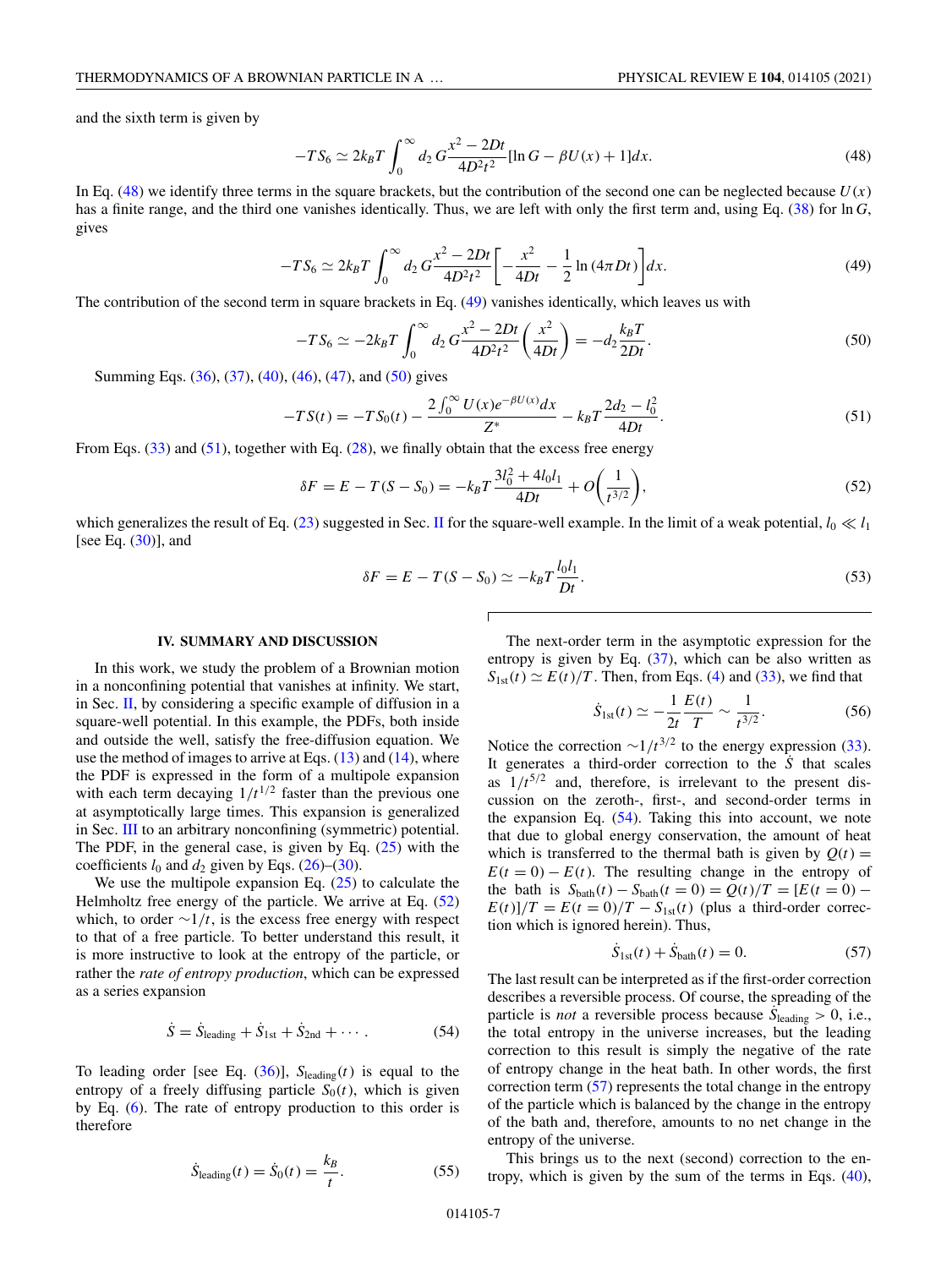<span id="page-7-0"></span> $(46)$ ,  $(47)$ , and  $(50)$ . Together, they give

$$
S_{2\text{nd}} = -\frac{\delta F(t)}{T} = k_B \frac{3l_0^2 + 4l_0l_1}{4Dt}.
$$
 (58)

This is the residual component after the subtraction of the entropy of a freely spreading particle (zeroth term) and the entropy exchange with the environment (first term). In contrast to these two terms,  $S<sub>2nd</sub>$  depends on the initial distribution of the particle which, throughout this work, has been assumed to be a delta-function distribution at the origin. Typically, the lengths  $l_0$  and  $l_1$  have the same sign [see item No. (3) after Eq. [\(29\)](#page-4-0)], which means that  $S_{2nd}(t) > 0$ . Equation (58) can be interpreted as if this excess entropy is localized in the region of the potential and diffuses away with the particle. However,

in contrast to  $S_{1st}$ , this component is not transferred to the heat bath. It diminishes in time at a rate

$$
\dot{S}_{2\text{nd}}(t) = -\frac{k_B}{t} \left[ \frac{3l_0^2 + 4l_0l_1}{4Dt} \right] \sim \frac{1}{t^2},\tag{59}
$$

representing a small entropic loss for the universe. This does not imply a violation of the second law of thermodynamics since we are only looking at a correction term which is negligible compared to the entropy gained by the spreading of the particle [\(55\)](#page-6-0).

#### **ACKNOWLEDGMENTS**

I thank Eli Barkai and Erez Aghion for critical comments on the manuscript. The support of the Israel Science Foundation (ISF) Grant No. 991/17 is acknowledged.

- [1] J. Crank, *The Mathematics of Diffusion* (Clarendon, Oxford, U.K., 1975).
- [2] D. Frenkel and B. Smit, *Understanding Molecular Simulation: From Algorithms to Applications* (Academic, San Diego, 1996).
- [3] R. K. Pathria, *Statistical Mechanics* (Pergamon, New York, 1972).
- [4] J. C. Chen and A. S. Kim, [Adv. Colloid Interface Sci.](https://doi.org/10.1016/j.cis.2004.10.001) **112**, 159 (2004).
- [5] G. Keller, *Equilibrium States in Ergodic Theory* (Cambridge University Press, Cambridge, U.K., 1998).
- [6] M. V. Smoluchowski, Ann. Phys. **48**, 1103 (1915).
- [7] [E. Aghion, D. A. Kessler, and E. Barkai,](https://doi.org/10.1103/PhysRevLett.122.010601) Phys. Rev. Lett. **122**, 010601 (2019).
- [8] [E. Aghion, D. A. Kessler, and E. Barkai,](https://doi.org/10.1016/j.chaos.2020.109890) Chaos, Solitons Fractals **138**, 109890 (2020).
- [9] [T. Akimoto and T. Miyaguchi,](https://doi.org/10.1103/PhysRevE.82.030102) Phys. Rev. E **82**, 030102(R) (2010).
- [10] [A. Dechant, E. Lutz, E. Barkai, and D. A. Kessler,](https://doi.org/10.1007/s10955-011-0363-z) J. Stat. Phys. **145**, 1524 (2011).
- [11] P. Meyer and H. Kantz, Phys. Rev. E **96**[, 022217 \(2017\).](https://doi.org/10.1103/PhysRevE.96.022217)
- [12] [X. Wang, W. Deng, and Y. Chen,](https://doi.org/10.1063/1.5090594) J. Chem. Phys. **150**, 164121 (2019).
- [13] [W. Wang, A. Vezzani, R. Burioni, and E. Barkai,](https://doi.org/10.1103/PhysRevResearch.1.033172) Phys. Rev. Research **1**, 033172 (2019).
- [14] [T. Akimoto, E. Barkai, and G. Radons,](https://doi.org/10.1103/PhysRevE.101.052112) Phys. Rev. E **101**, 052112 (2020).
- [15] [M. Radice, M. Onofri, R. Artuso, and G. Pozzoli,](https://doi.org/10.1103/PhysRevE.101.042103) *Phys. Rev. E* **101**, 042103 (2020)
- [16] The statement that at asymptotically large times a (nonvanishing) function  $f(x, t)$  is approximated by another function  $g(x, t)$ means that for any *x*,  $[f(x, t) - g(x, t)] \rightarrow 0$ , and  $[f(x, t) - g(x, t)]$  $g(x, t)/f(x, t) \to 0$  for  $t \to \infty$ . Formally (mathematically) speaking, this is weak convergence.
- [17] In the case of a very deep potential well  $(\exp[-\beta U(x))] \gg$ 1), there is an intermediate-time regime where a quasiequilibrium distribution,  $P(x, t) \simeq P_{eq}(x, t) = \exp[-\beta U(x)]/Z$ , is established inside the well. See L. Defaveri, C. Anteneodo, [D. A. Kessler, and E. Barkai,](https://doi.org/10.1103/PhysRevResearch.2.043088) Phys. Rev. Research **2**, 043088 (2020).
- [18] [E. J. Carr and W. Turner,](https://doi.org/10.1016/j.apm.2016.02.041) Appl. Math. Model. **40**, 7034 (2016).
- [19] [N. Korabel and E. Barkai,](https://doi.org/10.1103/PhysRevE.83.051113) Phys. Rev. E **83**, 051113 (2011).
- [20] G. Pontrelli, M. Lauricella, J. A. Ferreira, and G. Pena, Math. Med. Biol. **34**, 559 (2016).
- [21] N. E. Sheils, [Appl. Math. Model.](https://doi.org/10.1016/j.apm.2017.01.049) **46**, 450 (2017).
- [22] A standard derivation of Fick's first law is to write the flux  $J(x, t) = J^+ - J^-$  as the difference between the currents *J*<sup>+</sup> and *J*<sup>−</sup> of particles moving to the left and right, respectively. Denoting, respectively, by  $\tau$  and  $d$  the characteristic mean free time and mean free path of the particle, we can write  $J^{\pm}(x,t) = v_0 P(x \mp d, t - \tau)$ , where the velocity  $v_0 = d/\tau$ . The overdamped limit corresponds to  $d \rightarrow 0$ ,  $\tau \rightarrow 0$ , and  $dv_0 = D/2$ , where *D* is the diffusion coefficient. Then expanding  $v_0P(x \neq d, t - \tau) = v_0P(x, t) \neq$  $D\partial_x P(x, t)/2 - d\partial_t P(x, t) + \cdots$ , and using this expansion to express  $J^{\pm}$ , Fick's law that  $J = J^{+} - J^{-} = -D\partial_{x}P$  is immediately recovered. In the presence of a potential jump, only a fraction  $\sigma = \exp[-\beta U] < 1$  of the current *J*<sup>+</sup> represents particles with enough kinetic energy to cross the barrier (based on the overdamped assumption that the momentum is distributed according to the equilibrium Maxwell-Boltzmann distribution). Thus,  $J^+ = \sigma v_0 P_<(x-d, t-\tau)$ ,  $J^- = v_0 P_>(x+d, t-\tau)$  $\tau$ ), and  $J = J^+ - J^- = v_0 (\sigma P_s - P_s) - D \partial_x P$ . This means that in order to comply with the flux continuity BC [\(7\)](#page-1-0), the PDF must also satisfy  $\sigma P_{\leq} = P_{\geq}$  [BC [\(8\)](#page-1-0)] at the boundary.
- [23] [B.-S. Choi, C. Kim, H. Kand, and M. Y. Choi,](https://doi.org/10.1016/j.physa.2019.122914) Physica A **539**, 122914 (2020).
- [24] O. Farago, [J. Comput. Phys.](https://doi.org/10.1016/j.jcp.2020.109802) **423**, 109802 (2020).
- [25] [O. Farago and G. Pontrelli,](https://doi.org/10.1016/j.compbiomed.2020.103932) Comput. Biol. Med. **124**, 103932 (2020).
- [26] [N. Grønbech-Jensen and O. Farago,](https://doi.org/10.1080/00268976.2012.760055) Mol. Phys. **111**, 983 (2013).
- [27] One of the referees noted that there is another class of problems with a linear-response (Einstein) relation that involves the system's free energy: In inhomogeneous media, the density-dependent mobility and diffusivity satisfy  $D(\rho)/\mu(\rho) = \rho T S''(\rho)$ , where  $\rho$  is the local density (mea-